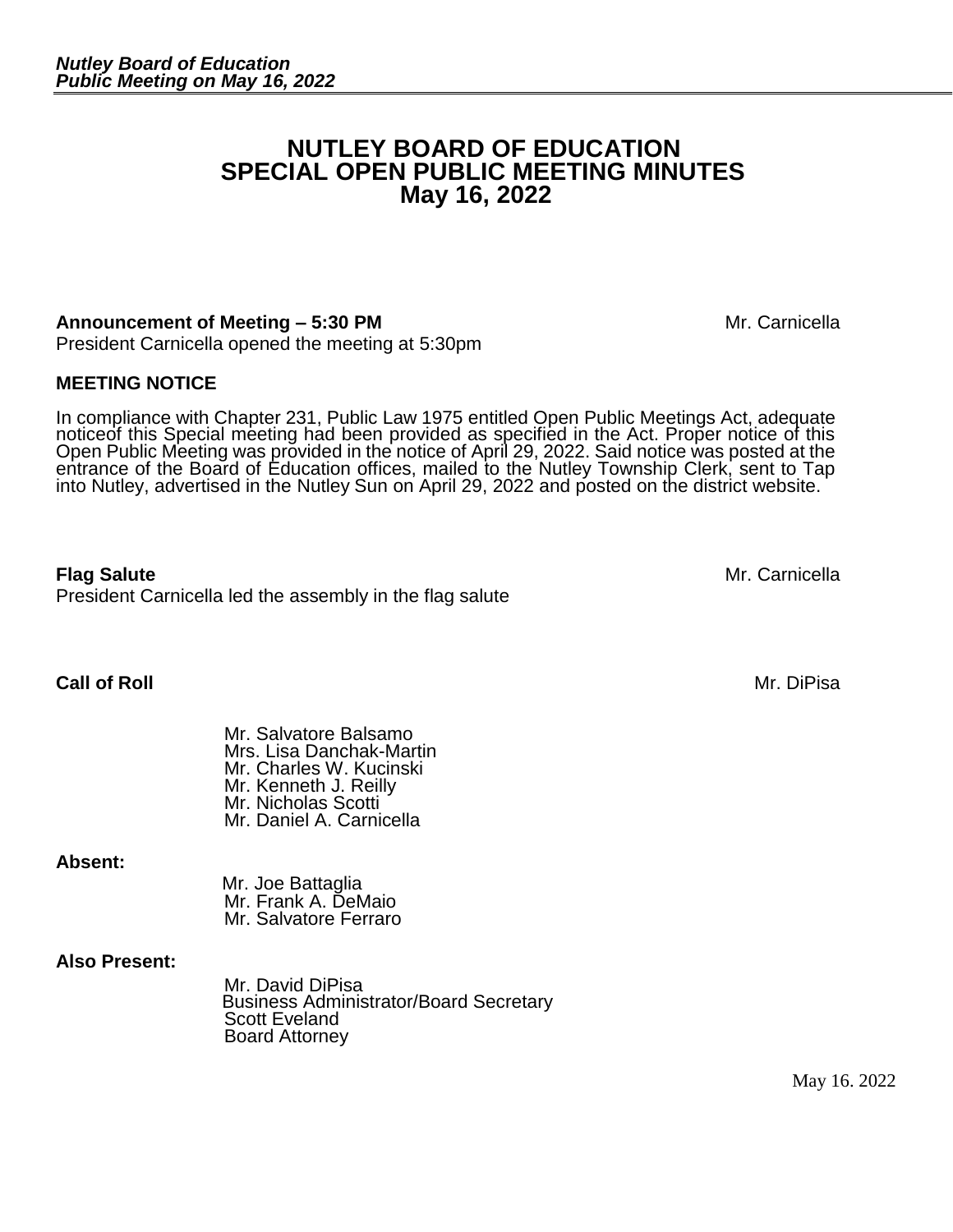# **MOTION TO CONVENE EXECUTIVE SESSION AT 5:31pm**

Trustee Reilly moved, Trustee Balsamo seconded, and the Board approved to convene executive session.

## **Executive Session**

WHEREAS, the Board of Education will be discussing matters exempt from public discussion pursuant to N.J.S.A. 10:4-12,

NOW, THEREFORE, BE IT RESOLVED, that the Board of Education recess to closed executive session at this time to discuss personnel.

BE IT FURTHER RESOLVED, that the results of the discussions will be made public by inclusion on the agenda of a subsequent meeting of the Board of Education or when the reasons for discussing such matters in closed session no longer exist.

## **Return from Executive Session**

## **MOTION TO CONCLUDE EXECUTIVE SESSION AT 5:59pm**

Trustee Kucinski moved, Trustee Scotti seconded, and the Board approved to conclude executive session.

#### **Hearing of Citizens**

We now come to the portion of our meeting where we allow members of the public to address the board. In this section we allow questions or comments on reports, resolutions, and all school – related matters.

Our Board regulations (#0167) allot 20 minutes for these communications. Each person shall be limited to three minutes and we ask you to try to stay within this requirement. Speakers may speak more than once only after all others wishing to speak on a topic have been heard.

All statements will be directed to me as the chairperson and no one may address board members individually.

Please be reminded that if your statement is: Too lengthy, abusive, obscene, irrelevant or redundant, your participation may be terminated.

Please remember to state your name and address each and every time you address the board. Does anyone have any questions?

#### **NONE**

May 16. 2022